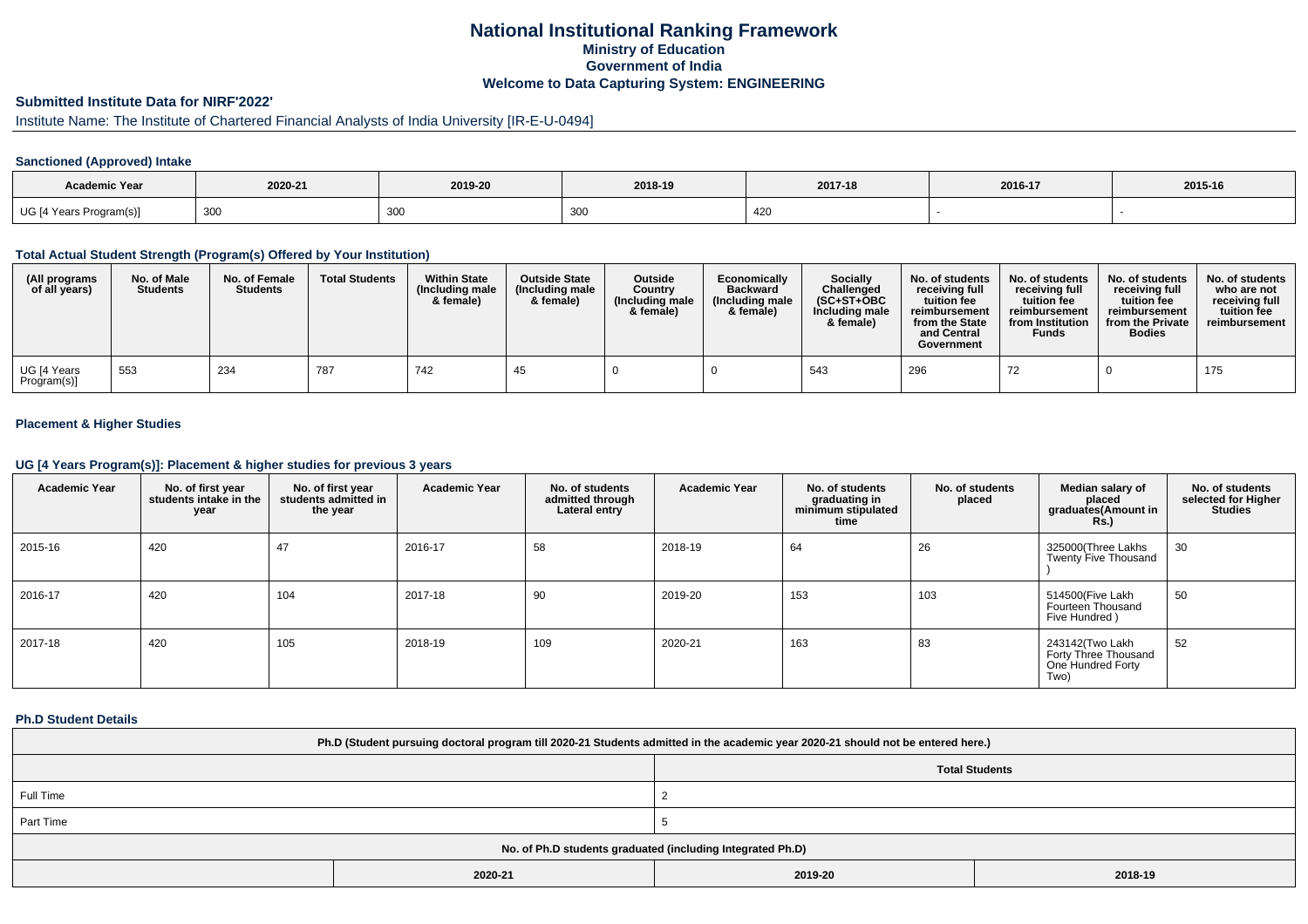| Full Time |  |  |
|-----------|--|--|
| Part Time |  |  |

### **Financial Resources: Utilised Amount for the Capital expenditure for previous 3 years**

| <b>Academic Year</b>                                                                                                                                                                      | 2020-21                                                                   | 2019-20                                                                    | 2018-19                                                                             |  |  |  |  |  |  |
|-------------------------------------------------------------------------------------------------------------------------------------------------------------------------------------------|---------------------------------------------------------------------------|----------------------------------------------------------------------------|-------------------------------------------------------------------------------------|--|--|--|--|--|--|
|                                                                                                                                                                                           | <b>Utilised Amount</b>                                                    | <b>Utilised Amount</b>                                                     | <b>Utilised Amount</b>                                                              |  |  |  |  |  |  |
| Annual Capital Expenditure on Academic Activities and Resources (excluding expenditure on buildings)                                                                                      |                                                                           |                                                                            |                                                                                     |  |  |  |  |  |  |
| Library (Books, Journals and e-Resources only)                                                                                                                                            | 3232989 (Thirty Two Lakh Thirty Two Thousand Nine Hundred<br>Eighty Nine) | 1040560 (Ten Lakh Forty Thousand Five Hundred Sixty)                       | 375324 (Three Lakh Seventy Five Thousand Three Hundred<br>Twenty Four)              |  |  |  |  |  |  |
| New Equipment and software for Laboratories                                                                                                                                               | 4294540 (Forty Two Lakh Ninety Four Thousand Five Hundred<br>Forty)       | 5547624 (Fifty Five Lakh Forty Seven Thousand Six Hundred<br>Twenty Four ) | 1051325 (Ten Lakh Fifty One Thousand Three Hundred<br>Twenty Five)                  |  |  |  |  |  |  |
| <b>Engineering Workshops</b>                                                                                                                                                              | 1082500 (Ten Lakh Eighty Two Thousand Five Hundred)                       | 42205 (Forty Two Thousand Two Hundred Five)                                | 879245 (Eight Lakh Seventy Nine Thousand Two Hundred<br>Forty Five)                 |  |  |  |  |  |  |
| Other expenditure on creation of Capital Assets (For setting up<br>classrooms, seminar hall, conference hall, library, Lab, Engq<br>workshops excluding expenditure on Land and Building) | 8530328 (Eighty Five Lakh Thirty Thousand Three Hundred<br>Twenty Eight)  | 8273908 (Eighty Two Lakh Seventy Three Thousand Nine<br>Hundred Eight      | 43178350 (Four Crore Thirty One Lakh Seventy Eight<br>Thousand Three Hundred Fifty) |  |  |  |  |  |  |

# **Financial Resources: Utilised Amount for the Operational expenditure for previous 3 years**

| Academic Year                                                                                                                                                                                  | 2020-21                                                                               | 2019-20                                                                      | 2018-19                                                                                    |  |  |  |  |  |
|------------------------------------------------------------------------------------------------------------------------------------------------------------------------------------------------|---------------------------------------------------------------------------------------|------------------------------------------------------------------------------|--------------------------------------------------------------------------------------------|--|--|--|--|--|
|                                                                                                                                                                                                | <b>Utilised Amount</b>                                                                | <b>Utilised Amount</b>                                                       | <b>Utilised Amount</b>                                                                     |  |  |  |  |  |
| <b>Annual Operational Expenditure</b>                                                                                                                                                          |                                                                                       |                                                                              |                                                                                            |  |  |  |  |  |
| Salaries (Teaching and Non Teaching staff)                                                                                                                                                     | 44834232 (Four Crore Forty Eight Lakh Thirty Four Thousand<br>Two Hundred Thirty Two) | 46616808 (Four Crore Sixty Six Lakh Sixteen Thousand Eight<br>Hundred Eight) | 42873972 (Four Crore Twenty Eight Lakh Seventy Three<br>Thousand Nine Hundred Seventy Two) |  |  |  |  |  |
| Maintenance of Academic Infrastructure or consumables and<br>other running expenditures(excluding maintenance of hostels<br>and allied services, rent of the building, depreciation cost, etc) | 36143481 (Three Crore Sixty One Lakh Forty Three Thousand<br>Four Hundred Eighty One) | 60043896 (Six Crore Forty Three Thousand Eight Hundred<br>Ninety Six)        | 49245383 (Four Crore Ninety Two Lakh Forty Five Thousand<br>Three Hundred Eighty Three )   |  |  |  |  |  |
| Seminars/Conferences/Workshops                                                                                                                                                                 | 449871 (Four Lakh Forty Nine Thousand Eight Hundred<br>Seventy One)                   | 396923 (Three Lakh Ninety Six Thousand Nine Hundred<br>Twenty Three          | 462335 (Four Lakh Sixty Two Thousand Three Hundred Thirty<br>Five                          |  |  |  |  |  |

**IPR**

| Calendar year            | 2020 | 2019 | 2018 |
|--------------------------|------|------|------|
| No. of Patents Published |      |      |      |
| No. of Patents Granted   |      |      |      |

## **Sponsored Research Details**

| <b>Financial Year</b>                    | 2020-21                                          | 2019-20                        | 2018-19 |
|------------------------------------------|--------------------------------------------------|--------------------------------|---------|
| Total no. of Sponsored Projects          |                                                  |                                |         |
| Total no. of Funding Agencies            |                                                  |                                |         |
| Total Amount Received (Amount in Rupees) | 229950                                           | 524000                         |         |
| Amount Received in Words                 | Two lakh Twenty Nine Thousand Nine Hundred Fifty | Five lakh Twenty Four Thousand | Zero    |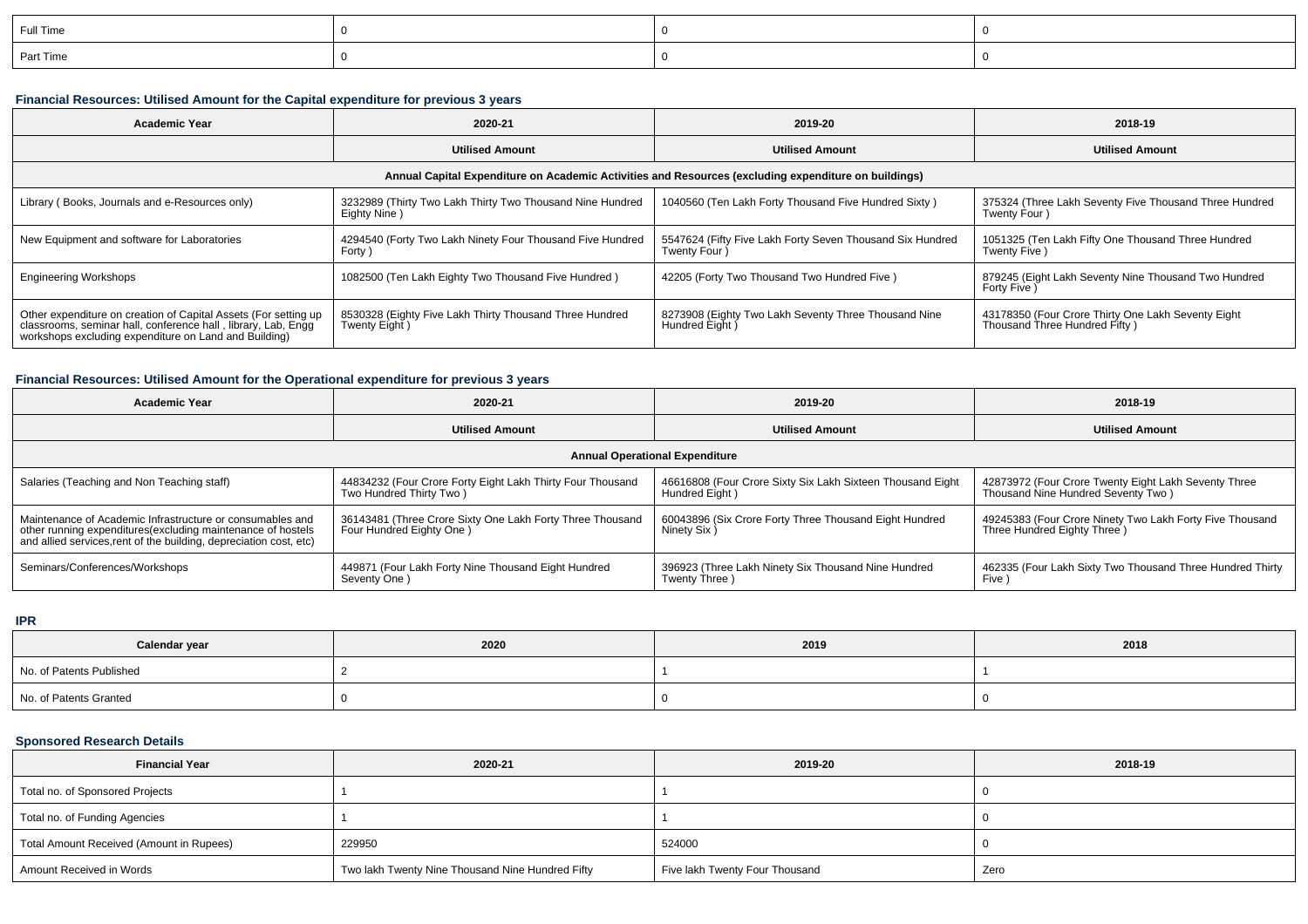### **Consultancy Project Details**

| <b>Financial Year</b>                    | 2020-21                                              | 2019-20                        | 2018-19                        |
|------------------------------------------|------------------------------------------------------|--------------------------------|--------------------------------|
| Total no. of Consultancy Projects        |                                                      |                                |                                |
| Total no. of Client Organizations        |                                                      |                                |                                |
| Total Amount Received (Amount in Rupees) | 216872                                               | 855000                         | 215000                         |
| Amount Received in Words                 | Two Lakh Sixteen Thousand Eight Thousand Seventy Two | Eight Lakh Fifty Five Thousand | Two Lakh Fifteen Thousand only |

## **PCS Facilities: Facilities of physically challenged students**

| 1. Do your institution buildings have Lifts/Ramps?                                                                                                         | Yes, more than 80% of the buildings |
|------------------------------------------------------------------------------------------------------------------------------------------------------------|-------------------------------------|
| 2. Do your institution have provision for walking aids, including wheelchairs and transportation from one building to another for<br>handicapped students? | Yes                                 |
| 3. Do your institution buildings have specially designed toilets for handicapped students?                                                                 | Yes, more than 80% of the buildings |

## **Faculty Details**

| Srno           | <b>Name</b>                                      | Age | Designation                | Gender | Qualification | <b>Experience (In</b><br>Months) | <b>Currently working</b><br>with institution? | <b>Joining Date</b> | <b>Leaving Date</b>      | <b>Association type</b> |
|----------------|--------------------------------------------------|-----|----------------------------|--------|---------------|----------------------------------|-----------------------------------------------|---------------------|--------------------------|-------------------------|
| $\mathbf{1}$   | <b>ABHIJIT BISWAS</b>                            | 39  | Associate Professor        | Male   | <b>MCA</b>    | 162                              | Yes                                           | 19-12-2008          | $\overline{\phantom{a}}$ | Regular                 |
| 2              | <b>ASHIM PAUL</b>                                | 34  | <b>Assistant Professor</b> | Male   | M.Tech        | 144                              | Yes                                           | 03-08-2015          | $\overline{\phantom{a}}$ | Regular                 |
| 3              | DR PRIYANGSHU<br><b>RANA</b><br><b>BORTHAKUR</b> | 47  | Professor                  | Male   | Ph.D          | 300                              | Yes                                           | 03-09-2004          | $\overline{\phantom{a}}$ | Regular                 |
| $\overline{4}$ | <b>TAPAN KUMAR</b><br><b>MOHANTA</b>             | 39  | <b>Assistant Professor</b> | Male   | M.Tech        | 156                              | Yes                                           | 20-01-2014          | $\overline{\phantom{a}}$ | Regular                 |
| 5              | <b>DEBARSHITA</b><br><b>BISWAS</b>               | 35  | <b>Assistant Professor</b> | Female | M.Tech        | 173                              | Yes                                           | 29-07-2010          | $\overline{a}$           | Regular                 |
| 6              | DayaShankar                                      | 38  | Associate Professor        | Male   | Ph.D          | 188                              | Yes                                           | 15-01-2018          | $\mathbf{u}$             | Regular                 |
| $\overline{7}$ | <b>DHARAMJIT</b><br><b>DEBBARMA</b>              | 32  | <b>Assistant Professor</b> | Male   | M.Tech        | 120                              | Yes                                           | 04-07-2016          | $\overline{\phantom{a}}$ | Regular                 |
| 8              | SAYANTAN<br><b>CHAKRABORTY</b>                   | 41  | Associate Professor        | Male   | M.Tech        | 222                              | Yes                                           | 03-10-2017          | $\overline{\phantom{a}}$ | Regular                 |
| 9              | <b>DURGABATI</b><br>PODDER                       | 31  | <b>Assistant Professor</b> | Female | M.Tech        | 120                              | Yes                                           | 29-06-2017          | $-$                      | Regular                 |
| 10             | <b>DEBJANI RAKSHIT</b>                           | 32  | <b>Assistant Professor</b> | Female | Ph.D          | 132                              | Yes                                           | 29-09-2017          | $\overline{\phantom{a}}$ | Regular                 |
| 11             | <b>MANISH PAUL</b>                               | 33  | <b>Assistant Professor</b> | Male   | M.Tech        | 119                              | Yes                                           | 09-10-2017          | $\overline{\phantom{a}}$ | Regular                 |
| 12             | Srinjoy Roy                                      | 29  | <b>Assistant Professor</b> | Male   | M.Tech        | 66                               | Yes                                           | 15-01-2018          | $\overline{\phantom{a}}$ | Regular                 |
| 13             | <b>BIPUL SEN</b>                                 | 31  | <b>Assistant Professor</b> | Male   | M.Tech        | 126                              | Yes                                           | 01-08-2014          | $\overline{\phantom{a}}$ | Regular                 |
| 14             | SHANTANU<br><b>ACHARYA</b>                       | 41  | Associate Professor        | Male   | Ph.D          | 216                              | Yes                                           | 18-07-2016          | --                       | Regular                 |
| 15             | <b>SUBODH</b><br><b>DEBBARMA</b>                 | 35  | Associate Professor        | Male   | Ph.D          | 180                              | Yes                                           | 20-10-2014          | $\overline{\phantom{a}}$ | Regular                 |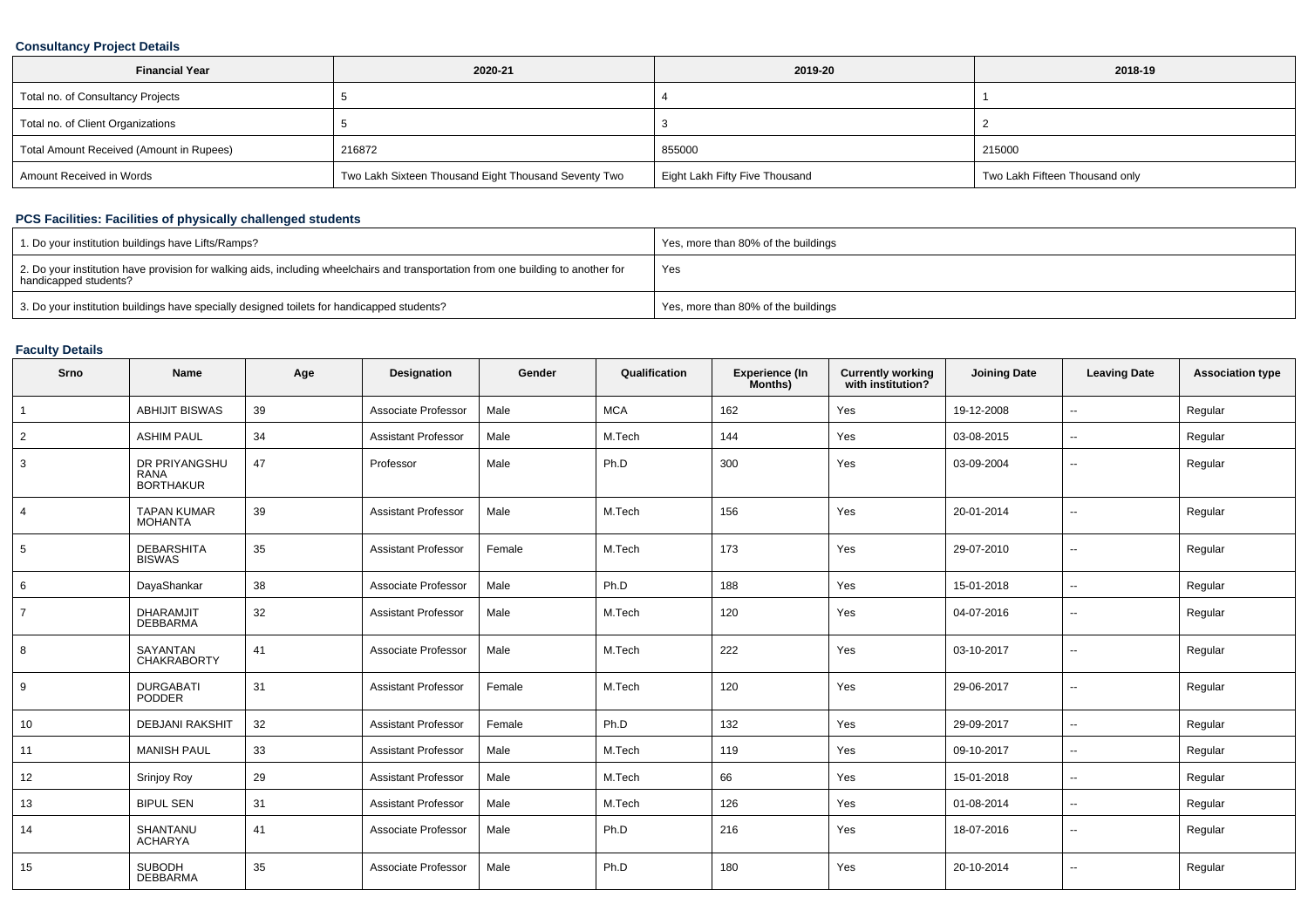| 16 | PRASENJIT BAL                      | 33 | Associate Professor        | Male   | Ph.D   | 99  | Yes | 24-07-2017 | $\overline{\phantom{a}}$ | Regular |
|----|------------------------------------|----|----------------------------|--------|--------|-----|-----|------------|--------------------------|---------|
| 17 | DHRITI RUDRA<br><b>PAL</b>         | 37 | <b>Assistant Professor</b> | Male   | M.E.   | 180 | Yes | 31-07-2017 | --                       | Regular |
| 18 | Paromita Goswami                   | 32 | <b>Assistant Professor</b> | Female | M.Tech | 79  | Yes | 10-04-2018 | -−                       | Regular |
| 19 | AMIT KUMAR LAHA                    | 34 | Associate Professor        | Male   | Ph.D   | 100 | Yes | 25-08-2016 | --                       | Regular |
| 20 | RAMU DEBNATH                       | 30 | <b>Assistant Professor</b> | Male   | M.Tech | 88  | Yes | 29-06-2017 | --                       | Regular |
| 21 | <b>SUPRADIP SAHA</b>               | 30 | <b>Assistant Professor</b> | Male   | M.Tech | 114 | Yes | 02-01-2017 | --                       | Regular |
| 22 | <b>DEBJANI</b><br><b>BHOWMIK</b>   | 36 | <b>Assistant Professor</b> | Female | M.Tech | 156 | Yes | 29-07-2010 | ⊷.                       | Regular |
| 23 | PARTHA SARKAR                      | 40 | Associate Professor        | Male   | Ph.D   | 180 | No  | 01-12-2008 | 26-02-2021               | Regular |
| 24 | Dushyanta Dutta                    | 37 | Associate Professor        | Male   | Ph.D   | 144 | Yes | 26-02-2019 | $\overline{\phantom{a}}$ | Regular |
| 25 | SUBHADEEP<br>CHAKRABORTY           | 30 | <b>Assistant Professor</b> | Male   | M.Sc.  | 56  | Yes | 05-08-2019 | --                       | Regular |
| 26 | AMITAVA SHARMA                     | 37 | <b>Assistant Professor</b> | Male   | Ph.D   | 65  | Yes | 05-04-2019 | --                       | Regular |
| 27 | Camelia Das                        | 30 | <b>Assistant Professor</b> | Female | Ph.D   | 60  | Yes | 23-07-2018 | --                       | Regular |
| 28 | Tufan Singha<br>Mahapatra          | 34 | <b>Assistant Professor</b> | Male   | Ph.D   | 52  | Yes | 12-08-2019 | --                       | Regular |
| 29 | <b>KOYEL</b><br><b>CHAKRAVARTY</b> | 32 | <b>Assistant Professor</b> | Female | Ph.D   | 60  | Yes | 25-07-2018 | $\overline{\phantom{a}}$ | Regular |
| 30 | Ganesh Chandra<br>Paul             | 30 | <b>Assistant Professor</b> | Male   | Ph.D   | 60  | Yes | 24-07-2018 | --                       | Regular |
| 31 | Subhadip Roy                       | 34 | <b>Assistant Professor</b> | Male   | Ph.D   | 50  | Yes | 16-09-2019 | $\overline{\phantom{a}}$ | Regular |
| 32 | Sayantan Singha<br>Roy             | 30 | <b>Assistant Professor</b> | Male   | M.Tech | 94  | Yes | 14-01-2019 | --                       | Regular |
| 33 | Swarnali Nath<br>Choudhury         | 44 | Associate Professor        | Female | Ph.D   | 216 | Yes | 05-09-2007 | -−                       | Regular |
| 34 | K Kantha Rao                       | 53 | Professor                  | Male   | Ph.D   | 69  | No  | 19-08-2019 | 21-02-2021               | Regular |
| 35 | Saroj Kumar Nanda                  | 42 | <b>Assistant Professor</b> | Male   | M.Tech | 67  | Yes | 17-01-2019 | -−                       | Regular |
| 36 | Satyajit Mondal                    | 33 | Associate Professor        | Male   | Ph.D   | 55  | Yes | 03-01-2019 | ⊷.                       | Regular |
| 37 | Soumendra Nath<br>Bandyopadhyay    | 32 | <b>Assistant Professor</b> | Male   | M.Sc.  | 66  | Yes | 30-07-2018 | --                       | Regular |
| 38 | Soumen Kundu                       | 30 | <b>Assistant Professor</b> | Male   | M.Sc.  | 53  | Yes | 29-07-2019 | $\overline{\phantom{a}}$ | Regular |
| 39 | Tuhin Subhra<br>Mukherjee          | 33 | <b>Assistant Professor</b> | Male   | Ph.D   | 60  | Yes | 20-09-2018 | Ξ.                       | Regular |
| 40 | <b>Beauty Pandey</b>               | 38 | <b>Assistant Professor</b> | Female | Ph.D   | 60  | Yes | 01-08-2019 | $\sim$                   | Regular |
| 41 | Ganesh Adhikary                    | 39 | Associate Professor        | Male   | M.Sc.  | 72  | Yes | 25-07-2019 | Ξ.                       | Regular |
| 42 | Arnab Ghosh                        | 35 | <b>Assistant Professor</b> | Male   | Ph.D   | 75  | Yes | 31-08-2017 | ш.                       | Regular |
| 43 | Dr Madhavi Sharma                  | 51 | Professor                  | Female | Ph.D   | 334 | No  | 06-01-2016 | 26-03-2021               | Regular |
| 44 | Dr Ranganath A                     | 51 | Professor                  | Male   | Ph.D   | 300 | Yes | 01-01-2006 | $\overline{\phantom{a}}$ | Regular |